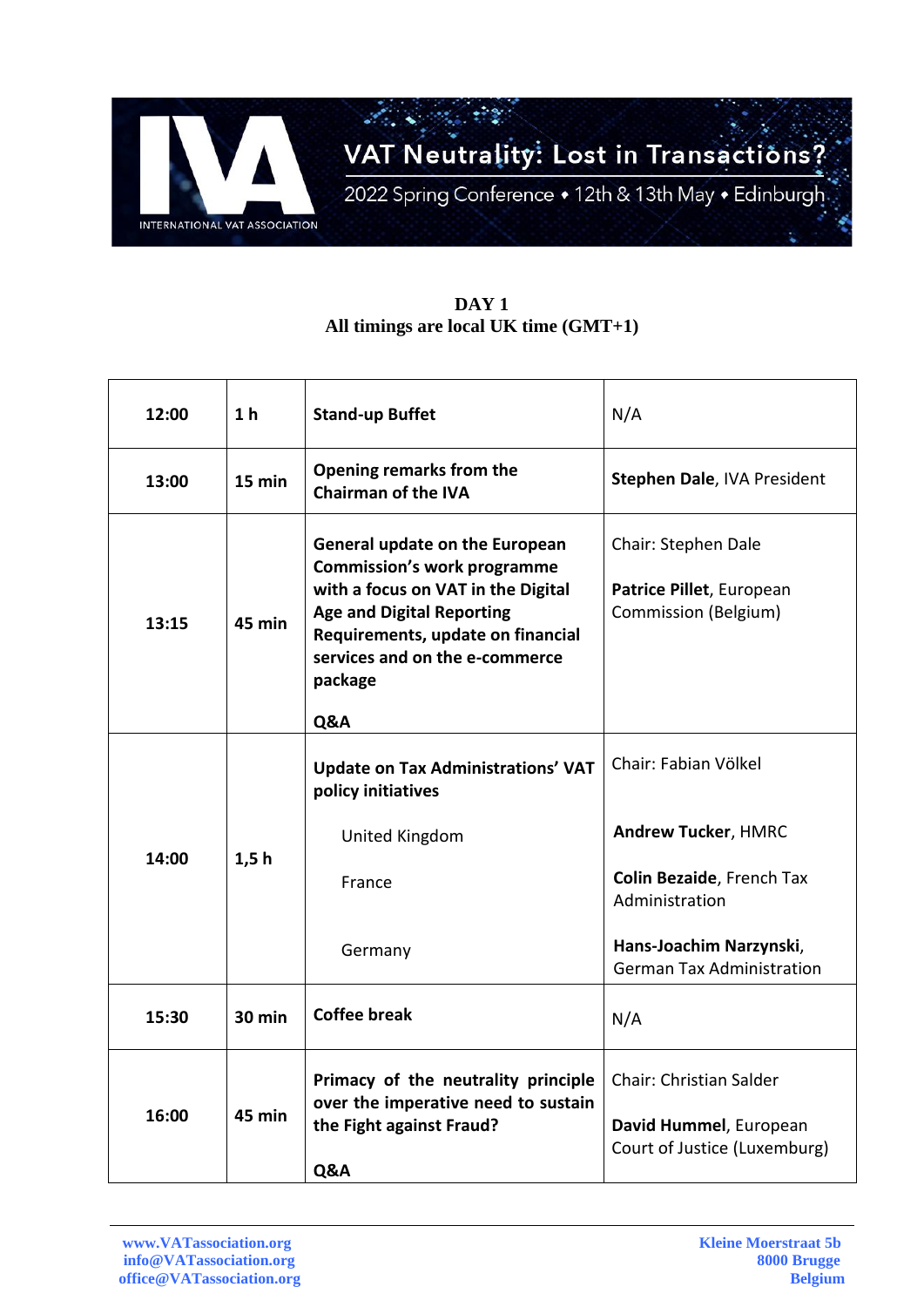| 16:45 | <b>30 min</b>    | "You should have known"                                                                                                           | <b>Chair: Fernando Matesanz</b><br><b>Christian Amand, Xirius</b><br>(Belgium)                                               |
|-------|------------------|-----------------------------------------------------------------------------------------------------------------------------------|------------------------------------------------------------------------------------------------------------------------------|
| 17:15 | $30 \text{ min}$ | VAT is more than just Fraud                                                                                                       | <b>Chair: Emmanuel Cotessat</b><br>Tiina Ruohola, Confederation<br>of Finnish Industries (Finland)                           |
| 17:45 | 45 min           | IVA Prize - "Use of blockchain<br>technology to fight fraud"<br>The threats to the neutrality<br>principle: legal, administrative | Chair: Stephen Dale<br><b>George Alexander, University</b><br>of Leeds (UK)<br>Rita de la Feria, University of<br>Leeds (UK) |



| 8:00 | $30 \text{ min}$ | Coffee                                                                                                                                                                                                                                                                 | N/A                                                                                                                                                         |
|------|------------------|------------------------------------------------------------------------------------------------------------------------------------------------------------------------------------------------------------------------------------------------------------------------|-------------------------------------------------------------------------------------------------------------------------------------------------------------|
| 8:30 | $15 \text{ min}$ | <b>Welcome to Day 2 and summary from</b><br>Day 1                                                                                                                                                                                                                      | Stephen Dale, IVA President                                                                                                                                 |
| 8:45 | 1.5 hour         | <b>VAT Neutrality and Input VAT</b><br><b>Deduction</b><br>Piet Battiau – a global perspective<br>What is happening outside Europe?<br>Karl-Heinz Haydl - a business<br>perspective<br>What has been done and what more<br>could be done to ensure its<br>application? | Chair: Stephen Dale<br>Piet Battiau, OECD<br>Karl-Heinz Haydl, Global<br><b>VAT/GST Practitioner</b><br>Rajendra Kumar, Sanjiv Shah<br>& Associates (India) |